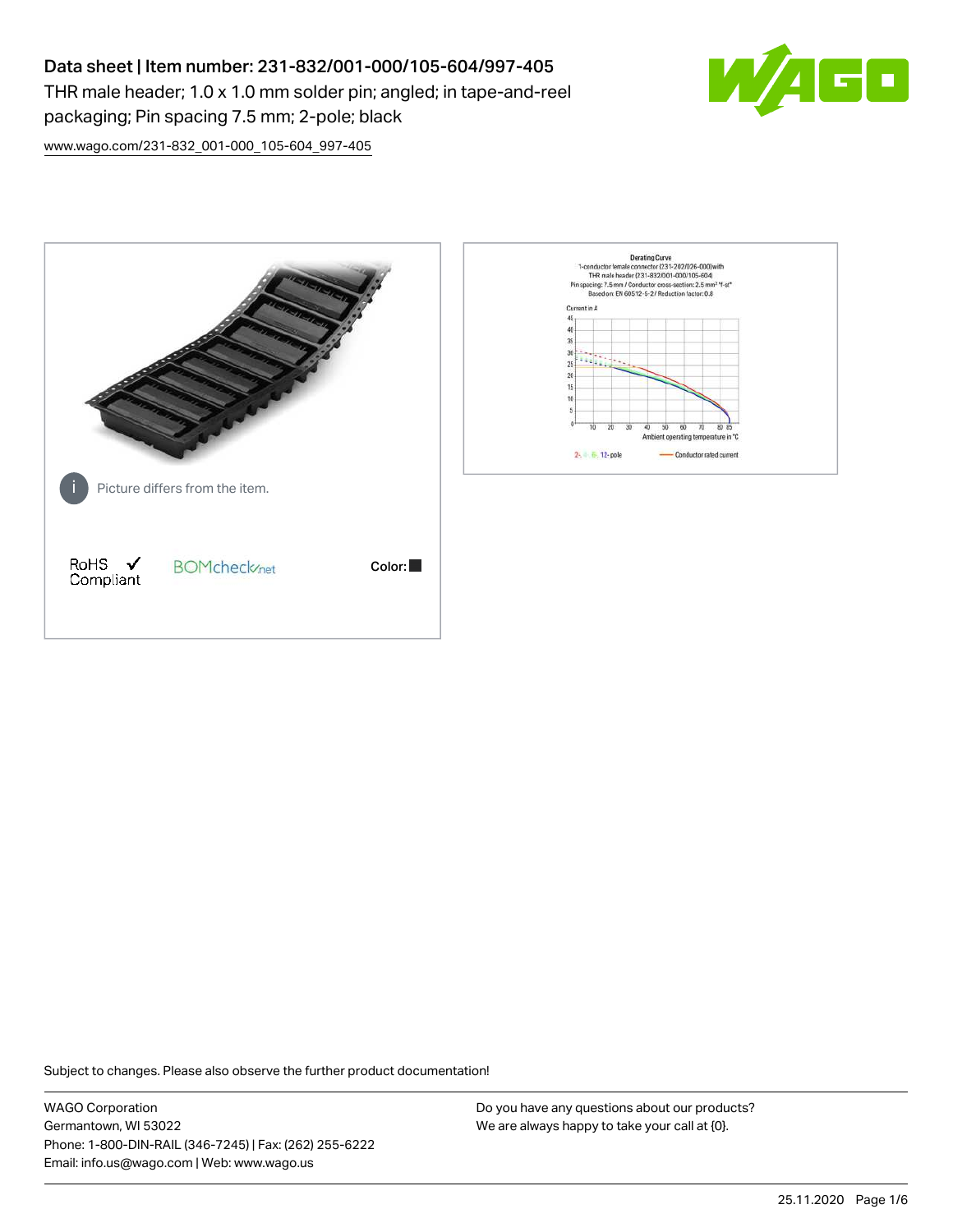



### Item description

- П THR male headers for reflow soldering in SMT applications
- П Available in tape-and-reel packaging for automated pick-and-place PCB assembly
- $\blacksquare$ Also available in bulk packaging for manual placement
- $\blacksquare$ Male headers may be mounted horizontally or vertically
- $\blacksquare$ With coding fingers

Subject to changes. Please also observe the further product documentation!

WAGO Corporation Germantown, WI 53022 Phone: 1-800-DIN-RAIL (346-7245) | Fax: (262) 255-6222 Email: info.us@wago.com | Web: www.wago.us

Do you have any questions about our products? We are always happy to take your call at {0}.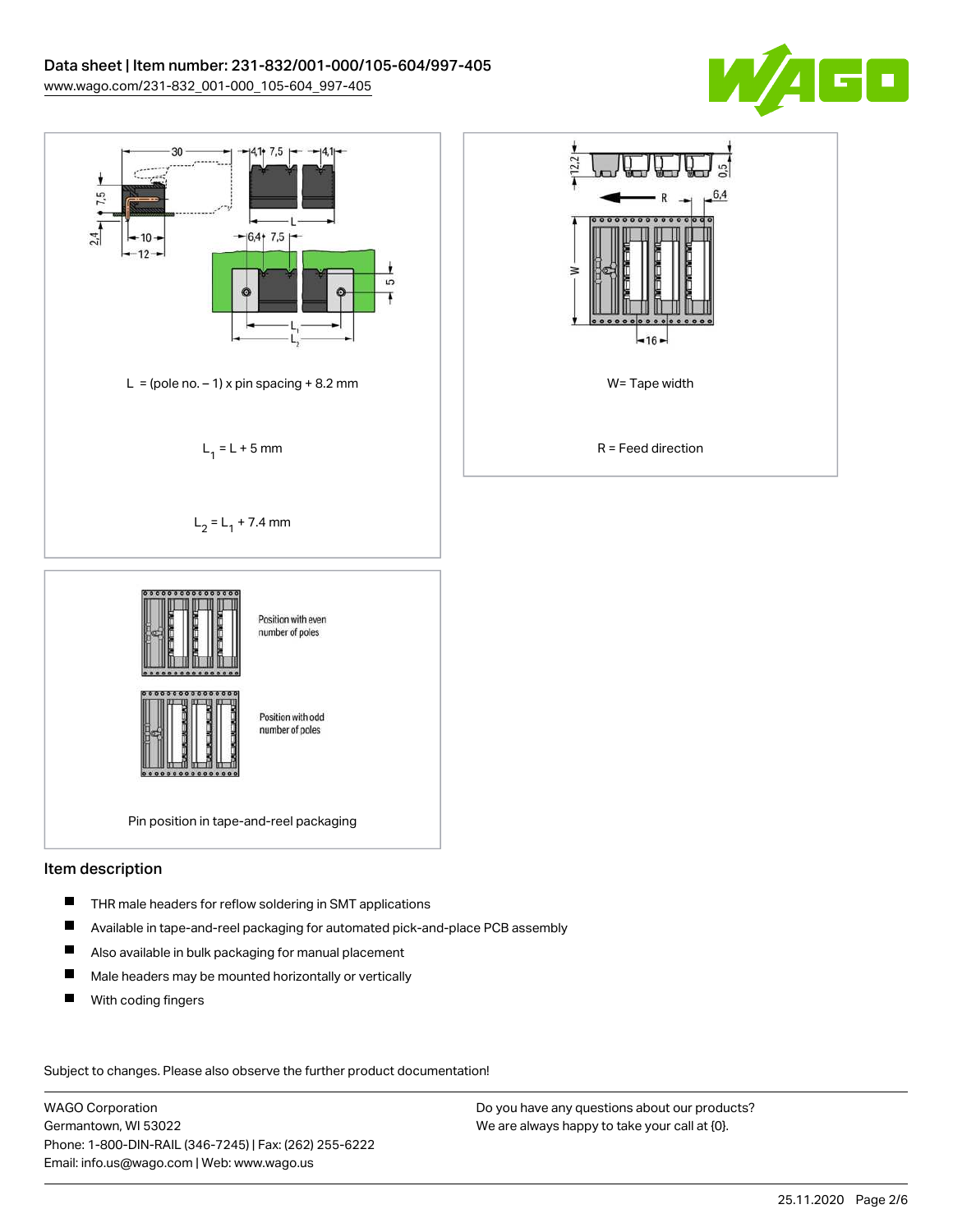

#### Safety information 1:

The MCS – MULTI CONNECTION SYSTEM includes connectors without breaking capacity in accordance with DIN EN 61984. When used as intended, these connectors must not be connected/disconnected when live or under load. The circuit design should ensure header pins, which can be touched, are not live when unmated.

## Data

Electrical data

## Ratings per IEC/EN 60664-1

| Ratings per                 | IEC/EN 60664-1                                            |
|-----------------------------|-----------------------------------------------------------|
| Rated voltage (III / 3)     | 500 V                                                     |
| Rated surge voltage (III/3) | 6 <sub>kV</sub>                                           |
| Rated voltage (III/2)       | 630 V                                                     |
| Rated surge voltage (III/2) | 6 <sub>kV</sub>                                           |
| Nominal voltage (II/2)      | 1000V                                                     |
| Rated surge voltage (II/2)  | 6 <sub>kV</sub>                                           |
| Rated current               | 12A                                                       |
| Legend (ratings)            | (III / 2) ≙ Overvoltage category III / Pollution degree 2 |

### Ratings per UL 1059

| Approvals per                  | <b>UL 1059</b> |
|--------------------------------|----------------|
| Rated voltage UL (Use Group B) | 300 V          |
| Rated current UL (Use Group B) | 10 A           |
| Rated voltage UL (Use Group D) | 300 V          |
| Rated current UL (Use Group D) | 10 A           |

### Ratings per UL 1977

| Rated voltage UL 1977 | 600 V |
|-----------------------|-------|
| Rated current UL 1977 |       |

### Ratings per CSA

| Approvals per                   | <b>CSA</b> |
|---------------------------------|------------|
| Rated voltage CSA (Use Group B) | 300 V      |
| Rated current CSA (Use Group B) | 10 A       |
| Rated voltage CSA (Use Group D) | 300 V      |
| Rated current CSA (Use Group D) | 10 A       |

Subject to changes. Please also observe the further product documentation!

| WAGO Corporation                                       | Do you have any questions about our products? |
|--------------------------------------------------------|-----------------------------------------------|
| Germantown. WI 53022                                   | We are always happy to take your call at {0}. |
| Phone: 1-800-DIN-RAIL (346-7245)   Fax: (262) 255-6222 |                                               |
| Email: info.us@wago.com   Web: www.wago.us             |                                               |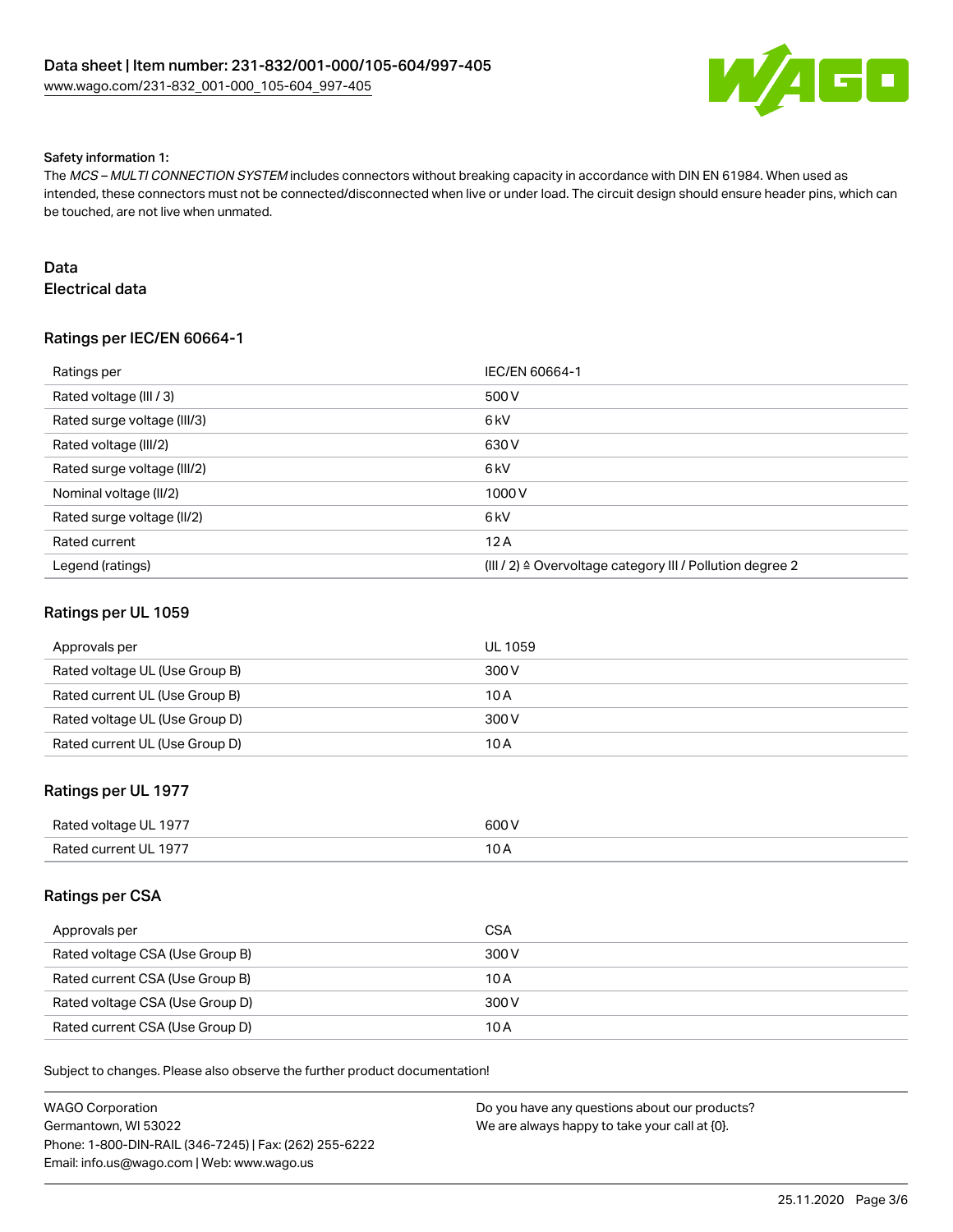

## Connection data

| Pole No.                   |  |
|----------------------------|--|
| Total number of potentials |  |
| Number of connection types |  |
| Number of levels           |  |

### Physical data

| Pin spacing                              | 7.5 mm / 0.295 inch        |
|------------------------------------------|----------------------------|
| Width                                    | 15.7 mm / 0.618 inch       |
| Height                                   | 10.8 mm / 0.425 inch       |
| Height from the surface                  | 8.4 mm / 0.331 inch        |
| Depth                                    | 12 mm / 0.472 inch         |
| Solder pin length                        | $2.4 \text{ mm}$           |
| Solder pin dimensions                    | $1 \times 1$ mm            |
| Plated through-hole diameter (THR)       | $1.4$ <sup>(+0.1)</sup> mm |
| Reel diameter of tape-and-reel packaging | 330 mm                     |
| Tape width                               | $32 \,\mathrm{mm}$         |

### Plug-in connection

| Contact type (pluggable connector) | Male connector/plug |
|------------------------------------|---------------------|
| Connector (connection type)        | for PCB             |
| Mismating protection               | No.                 |
| Mating direction to the PCB        |                     |

## PCB contact

| PCB contact                         | THR                                      |
|-------------------------------------|------------------------------------------|
| Solder pin arrangement              | over the entire male connector (in-line) |
| Number of solder pins per potential |                                          |

## Material Data

| Color                       | black                                   |
|-----------------------------|-----------------------------------------|
| Material group              |                                         |
| Insulation material         | Polyphthalamide (PPA GF)                |
| Flammability class per UL94 | V0                                      |
| Contact material            | Electrolytic copper ( $E_{\text{Cu}}$ ) |

Subject to changes. Please also observe the further product documentation!

| <b>WAGO Corporation</b>                                | Do you have any questions about our products? |
|--------------------------------------------------------|-----------------------------------------------|
| Germantown, WI 53022                                   | We are always happy to take your call at {0}. |
| Phone: 1-800-DIN-RAIL (346-7245)   Fax: (262) 255-6222 |                                               |
| Email: info.us@wago.com   Web: www.wago.us             |                                               |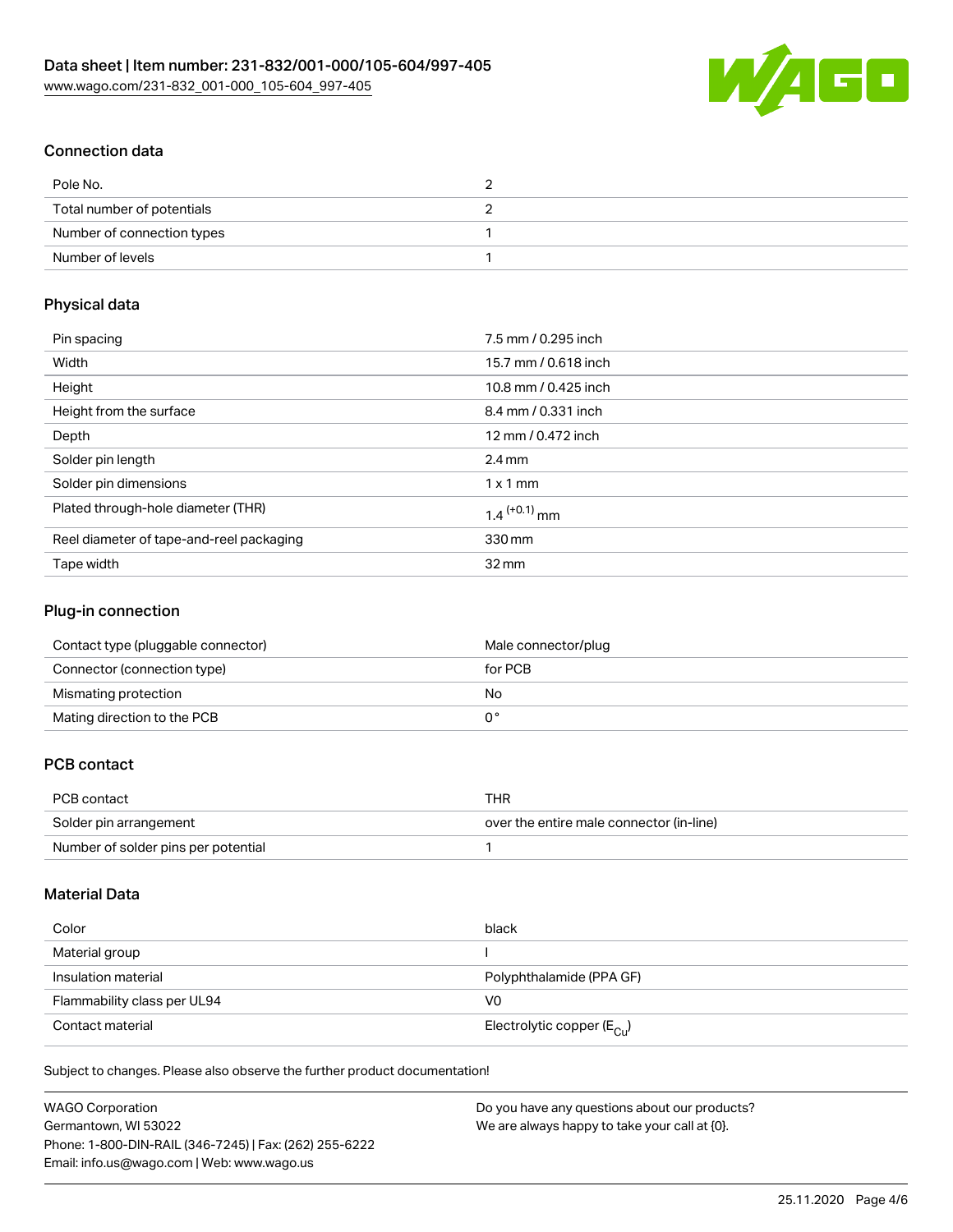[www.wago.com/231-832\\_001-000\\_105-604\\_997-405](http://www.wago.com/231-832_001-000_105-604_997-405)



| Contact plating | tin-plated       |
|-----------------|------------------|
| Fire load       | $0.023$ MJ       |
| Weight          | 0.9 <sub>g</sub> |

### Environmental Requirements

| Limit temperature range | -60  +100 °C |
|-------------------------|--------------|
|                         |              |

#### Commercial data

| Packaging type        | BOX           |
|-----------------------|---------------|
| Country of origin     | DE            |
| <b>GTIN</b>           | 4050821042853 |
| Customs tariff number | 85366990990   |

### Approvals / Certificates

#### Country specific Approvals

| Logo    | Approval                               | <b>Additional Approval Text</b> | Certificate<br>name |
|---------|----------------------------------------|---------------------------------|---------------------|
| Ж<br>-- | <b>CSA</b><br>DEKRA Certification B.V. | C <sub>22.2</sub>               | 1466354             |

#### UL-Approvals

| Logo                     | Approval                             | <b>Additional Approval Text</b> | Certificate<br>name |
|--------------------------|--------------------------------------|---------------------------------|---------------------|
| $\overline{\phantom{0}}$ | UR<br>Underwriters Laboratories Inc. | <b>UL 1059</b>                  | E45172              |

### Counterpart

|                   | ltem no.231-202/026-000                                                         |                              |
|-------------------|---------------------------------------------------------------------------------|------------------------------|
| <b>CONTRACTOR</b> | Female plug; 2-pole; 12 AWG max; pin spacing 7.5 mm; 1 conductor per pole; gray | www.wago.com/231-202/026-000 |

### Compatible products

Coding

Subject to changes. Please also observe the further product documentation!

WAGO Corporation Germantown, WI 53022 Phone: 1-800-DIN-RAIL (346-7245) | Fax: (262) 255-6222 Email: info.us@wago.com | Web: www.wago.us Do you have any questions about our products? We are always happy to take your call at {0}.